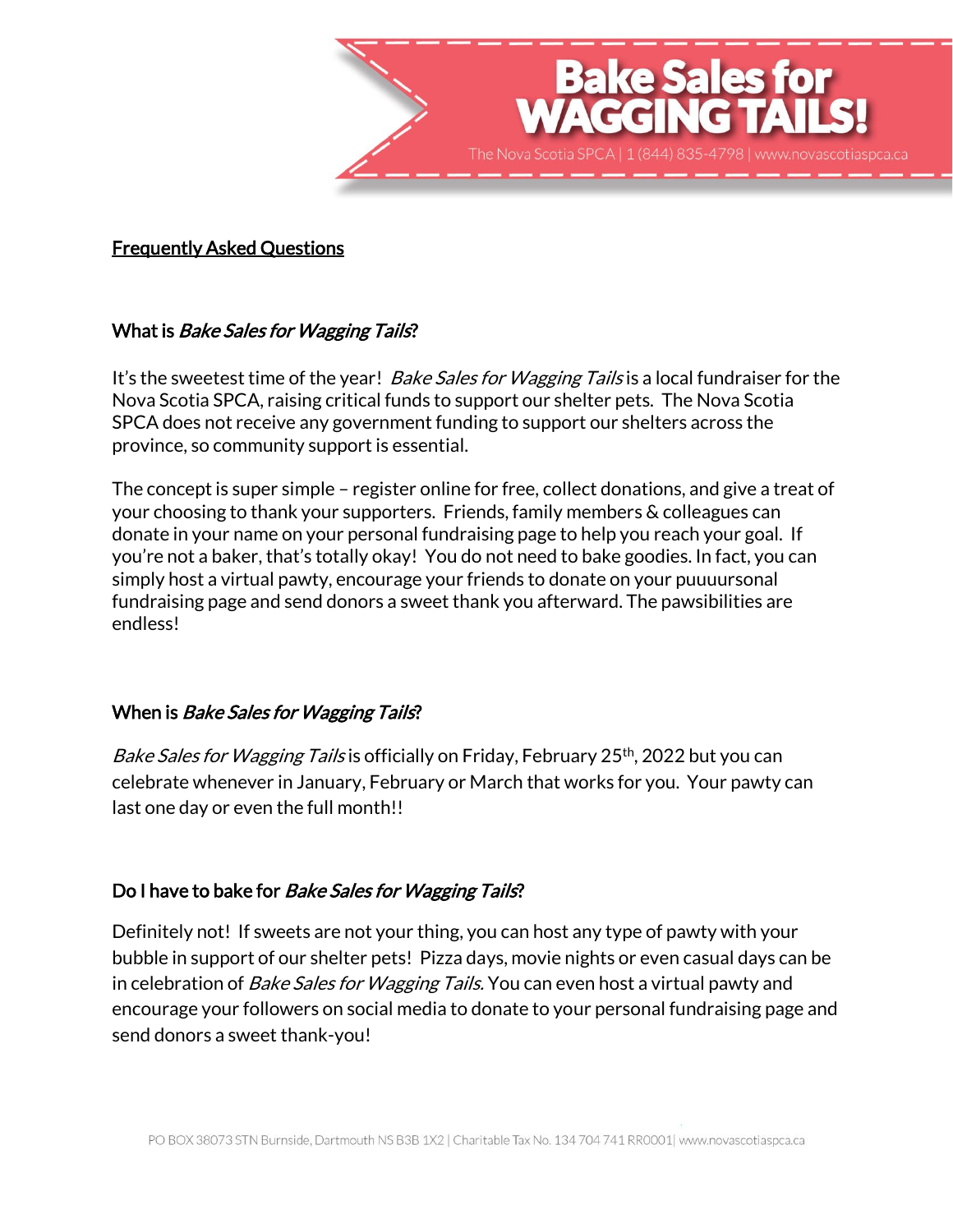

## I would like to support my local SPCA location. Is this possible?

Absolutely! When you register for *Bake Sales for Wagging Tails*, you have the opportunity to choose any of our locations throughout Nova Scotia. Alternatively, you can select "area of greatest need" to help animals that need it most throughout the province. 100% of the donations will stay in Nova Scotia to give animals a second chance at a happy and healthy life.

## Are there any prizes for the top fundraiser/fundraising team?

You betcha! The top fundraiser or fundraising team will have the opportunity to name the next litter of kittens!! We'll send you pictures and videos of the kittens so you can see the cuteness.

We do ask that you pick a few names in advance so we have them available for when the kittens come in. This way, the kitties aren't waiting nameless and can quickly be adopted into their furever homes!

#### How can I submit the funds that I raise?

1. Personal Pawty Animal Fundraising Page

The easiest way is to encourage all of your supporters to donate directly to your personal fundraising page. Each transaction is 100% secure and they will receive their charitable tax receipt for donations of \$20 or more immediately through email. Donations will be able to be used right away to help local animals in need and you will be one step closer to reaching your goal!

2. Submit Donations by Mail

Use the pledge form in your Pawty Animal Host Kit to collect cash and cheques at your *Bake Sales for Wagging Tails* party. Enter the information of donors who would like a charitable tax receipt and they will receive it in the mail the following month. Make sure to put *Bake Sales for Wagging Tails* on the memo line and have your sweet donors make cheques payable to: Nova Scotia SPCA. Our mailing address is: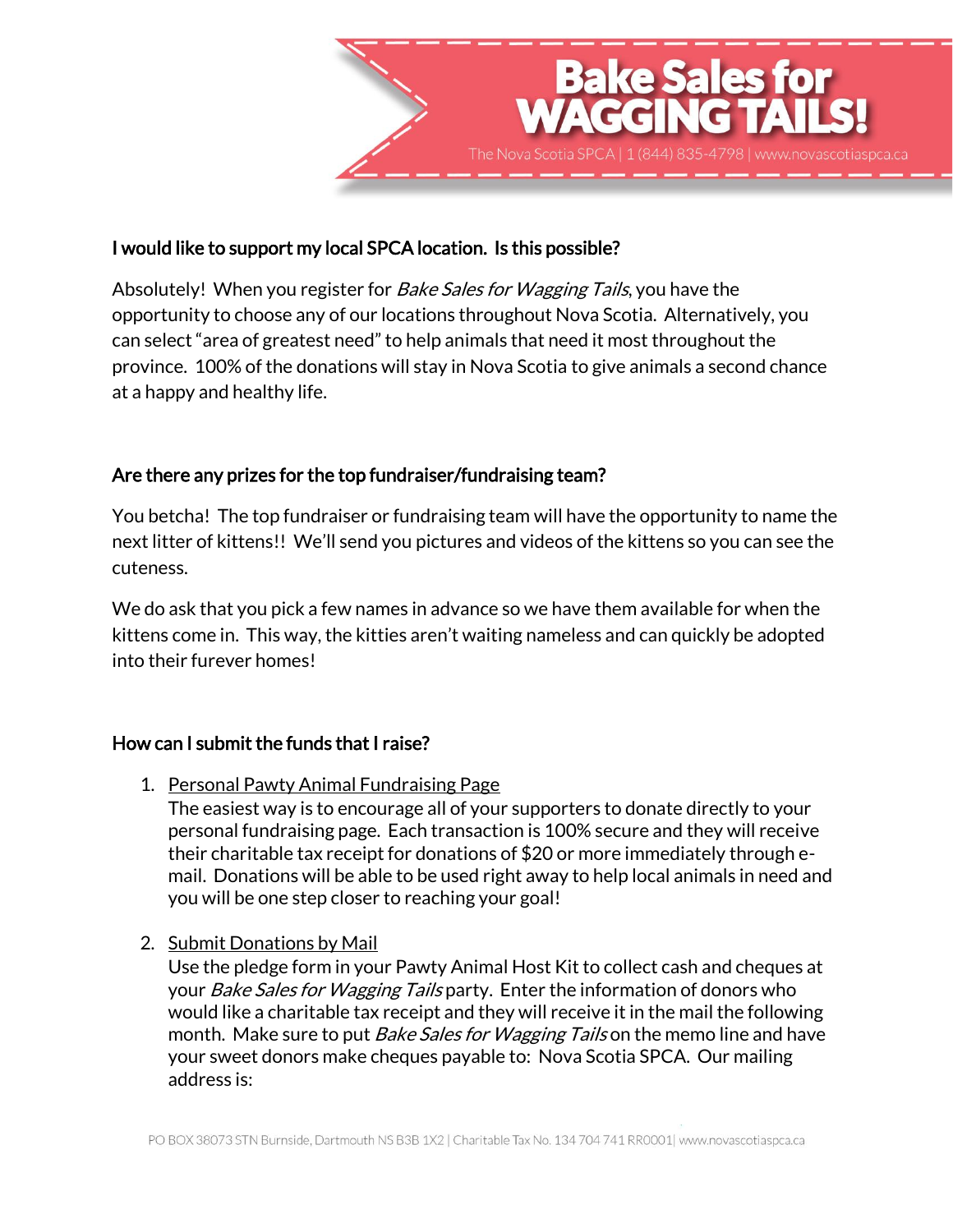

Attention: Bake Sales for Wagging Tails Nova Scotia SPCA PO Box 38073 STN Burnside Dartmouth, NS B3B 1X2

3. Submit to your local Nova Scotia SPCA shelter

Due to the pandemic, we are trying to limit the amount of visitors so if you plan on dropping by, please connect with your local shelter first. This way, we can ensure everything is properly sanitized and cleaned for safety. Please let the SPCA volunteer or dedicated staff member know that you are dropping it off in support of *Bake Sales for Wagging Tails* so your awesome efforts will be included for the kitten naming contest.

\*Funds submitted this way will not be added to your personal fundraising page\*

# When do I need to submit my funds by?

The quicker you submit your funds, the quicker more animals in need can be helped! The final date to submit donations online and in person for the kitten naming contest is on March 15<sup>th</sup>, 2022. After that, we will be choosing the top fundraiser/fundraising team to name the next litter of adorable kitties!

# Can I receive a charitable tax receipt for all of the donations on my personal fundraising page?

No. Only personal donations of \$20 or more are eligible for a charitable tax receipt based on Canada Revenue Agency guidelines. Sweet donors on your fundraising page will receive their own charitable tax receipt either by e-mail or mail.

You will only be issued a charitable tax receipt if you also personally donate to *Bake Sales* for *Wagging Tails*. Thank you!